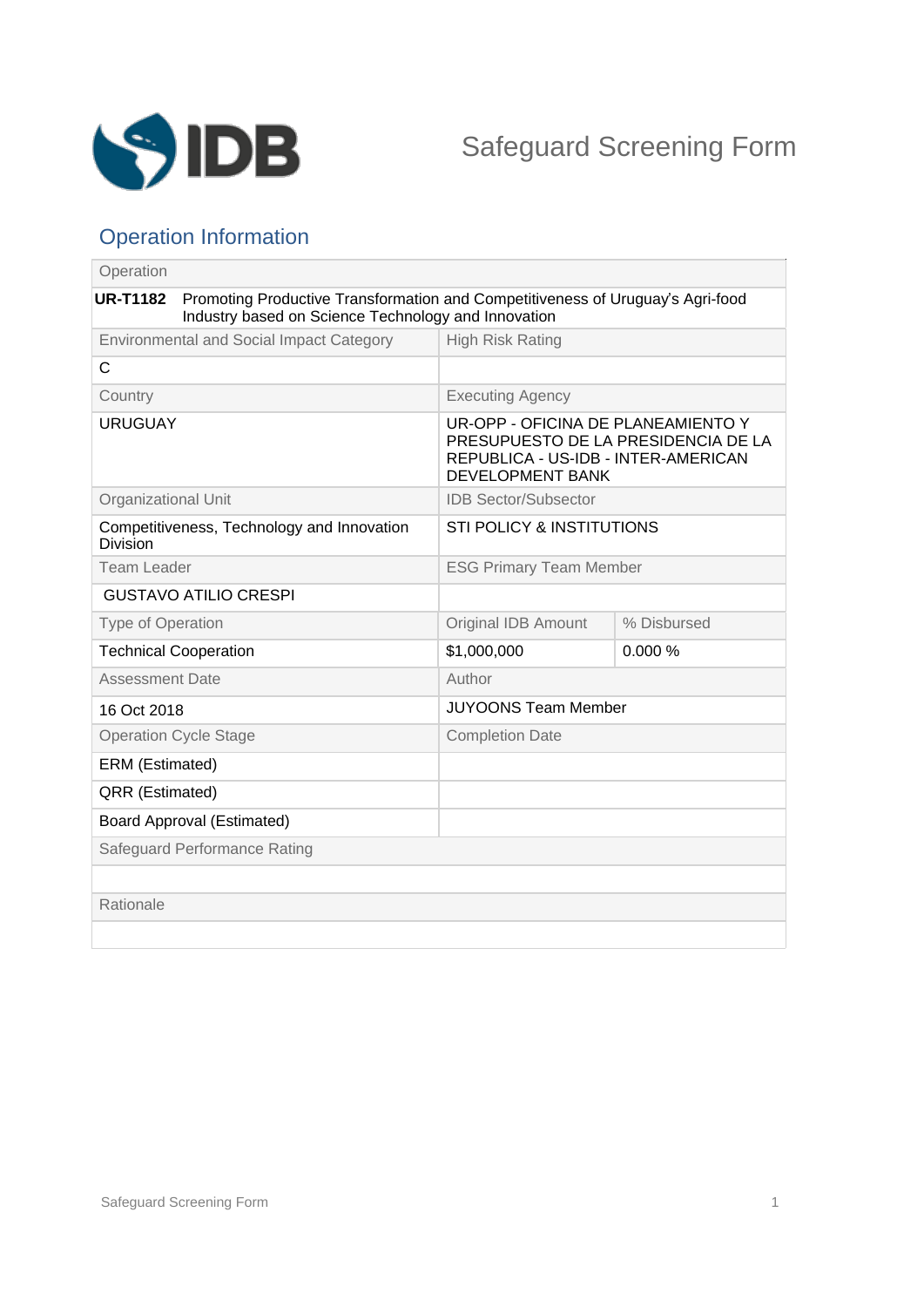

#### Operation Classification Summary

| Overriden Rating | Overriden Justification |  |
|------------------|-------------------------|--|
|                  |                         |  |
| Comments         |                         |  |
|                  |                         |  |

## Conditions / Recommendations

No environmental assessment studies or consultations are required for Category "C" operations.

Some Category "C" operations may require specific safeguard or monitoring requirements (Policy Directive B.3).Where relevant, these operations will establish safeguard, or monitoring requirements to address environmental and other risks (social, disaster, cultural, health and safety etc.)

The Project Team must send the PP (or equivalent) containing the Environmental and Social Strategy (the requirements for an ESS are described in the Environment Policy Guideline: Directive B.3) as well as the Safeguard Policy Filter and Safeguard Screening Form Reports.

## Summary of Impacts / Risks and Potential Solutions

# Disaster Risk Summary

Disaster Risk Level

#### **C**

Disaster / Recommendations

### Disaster Summary

Details

Actions